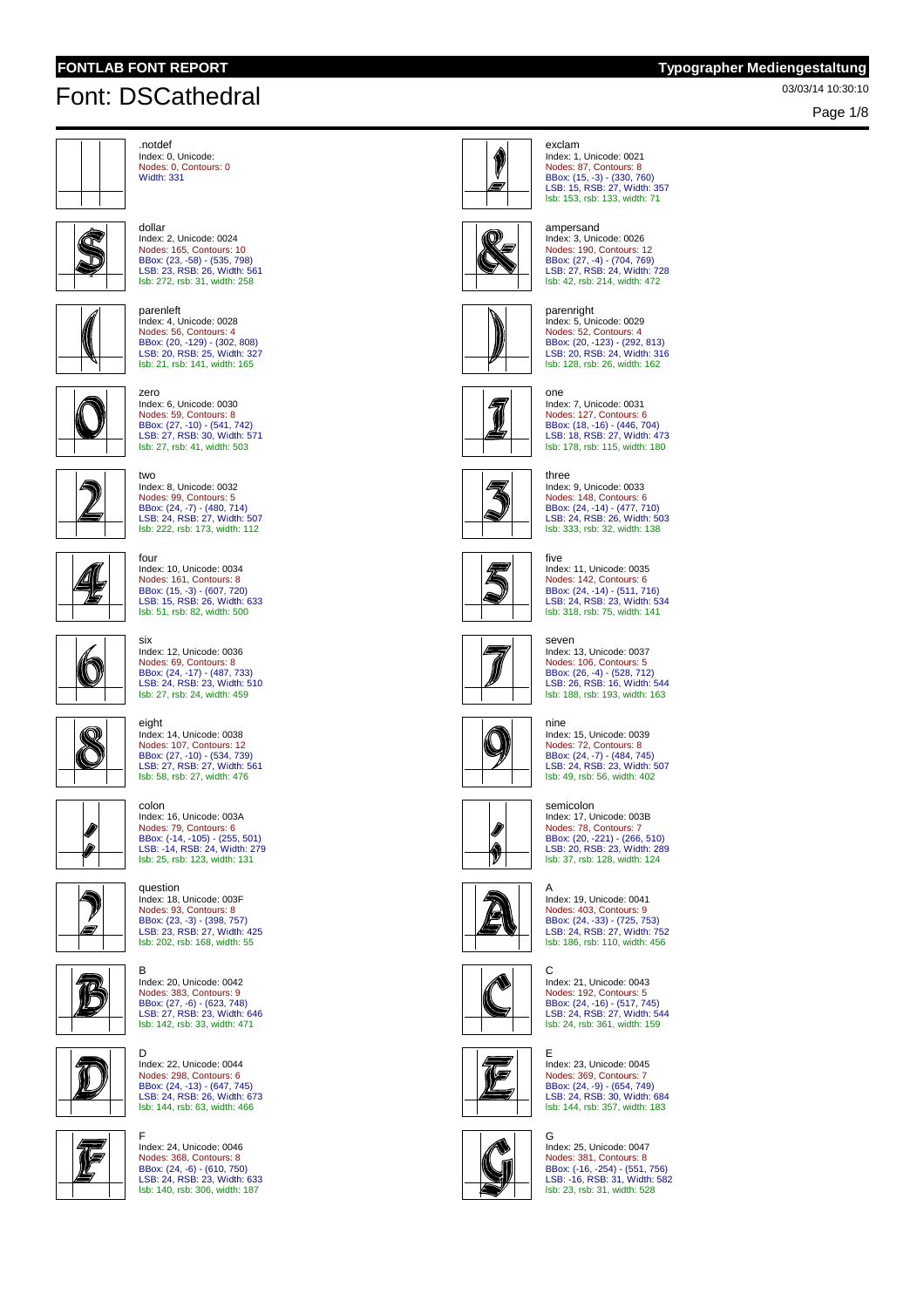H

N

R

T

 $\overline{z}$ 

d

# 03/03/14 10:30:10 Font: DSCathedral

Page 2/8



Index: 26, Unicode: 0048 Nodes: 561, Contours: 10 BBox: (27, -6) - (796, 753) LSB: 27, RSB: 31, Width: 827 lsb: 150, rsb: 143, width: 534



**J**<br>Index: 28, Unicode: 004A<br>Nodes: 257, Contours: 5<br>BBox: (-72, -266) - (612, 740)<br>LSB: -72, RSB: 16, Width: 628 lsb: 305, rsb: 130, width: 193



L Index: 30, Unicode: 004C Nodes: 254, Contours: 6 BBox: (24, -9) - (572, 749) LSB: 24, RSB: 23, Width: 595 lsb: 147, rsb: 263, width: 185



Nodes: 432, Contours: 7 BBox: (27, -9) - (714, 757) LSB: 27, RSB: 31, Width: 745 lsb: 154, rsb: 152, width: 439 P Index: 34, Unicode: 0050 Nodes: 310, Contours: 8

Index: 32, Unicode: 004E



BBox: (24, -9) - (586, 752) LSB: 24, RSB: 23, Width: 609 lsb: 145, rsb: 160, width: 304



Index: 36, Unicode: 0052 Nodes: 424, Contours: 8 BBox: (26, -176) - (721, 766) LSB: 26, RSB: 14, Width: 735 lsb: 141, rsb: 141, width: 453



Nodes: 260, Contours: 6 BBox: (26, 10) - (623, 772) LSB: 26, RSB: 2, Width: 625 lsb: 172, rsb: 275, width: 178

Index: 38, Unicode: 0054



Nodes: 256, Contours: 5 BBox: (24, -16) - (609, 786) LSB: 24, RSB: 27, Width: 636 lsb: 114, rsb: 116, width: 406



X Index: 42, Unicode: 0058 Nodes: 442, Contours: 7 BBox: (27, -13) - (718, 755) LSB: 27, RSB: 30, Width: 748 lsb: 210, rsb: 217, width: 321



Nodes: 337, Contours: 6 BBox: (24, -9) - (599, 749) LSB: 24, RSB: 30, Width: 629 lsb: 214, rsb: 316, width: 99 b

Index: 44, Unicode: 005A



Index: 46, Unicode: 0062 Nodes: 264, Contours: 7 BBox: (24, 0) - (484, 793) LSB: 24, RSB: 23, Width: 507 lsb: 86, rsb: 35, width: 386



ß

f Index: 50, Unicode: 0066

Index: 48, Unicode: 0064 Nodes: 256, Contours: 7 BBox: (20, -2) - (416, 786) LSB: 20, RSB: 33, Width: 449 lsb: 21, rsb: 34, width: 394





I Index: 27, Unicode: 0049 Nodes: 229, Contours: 6 BBox: (27, -2) - (439, 752) LSB: 27, RSB: 18, Width: 457 lsb: 145, rsb: 128, width: 184



K Index: 29, Unicode: 004B Nodes: 432, Contours: 7 BBox: (23, -193) - (731, 786) LSB: 23, RSB: 0, Width: 731 lsb: 141, rsb: 120, width: 470

M

 $\Omega$ 



Index: 31, Unicode: 004D Nodes: 565, Contours: 10 BBox: (27, -6) - (850, 758)<br>LSB: 27, RSB: 31, Width: 881<br>Isb: 147, rsb: 145, width: 589



O Index: 33, Unicode: 004F Nodes: 200, Contours: 8 BBox: (27, -9) - (636, 755)<br>LSB: 27, RSB: 27, Width: 663<br><mark>Isb: 27, rsb: 48, width: 588</mark>



Index: 35, Unicode: 0051 Nodes: 375, Contours: 10 BBox: (27, -203) - (663, 762) LSB: 27, RSB: 27, Width: 690 lsb: 27, rsb: 85, width: 578



S Index: 37, Unicode: 0053 Nodes: 265, Contours: 6 BBox: (24, -2) - (531, 759) LSB: 24, RSB: 30, Width: 561 lsb: 284, rsb: 34, width: 243



 $\overline{U}$ Index: 39, Unicode: 0055 Nodes: 359, Contours: 7 BBox: (27, -16) - (680, 752) LSB: 27, RSB: 31, Width: 711 lsb: 78, rsb: 144, width: 489



W Index: 41, Unicode: 0057 Nodes: 466, Contours: 7 BBox: (27, -9) - (840, 766) LSB: 27, RSB: 31, Width: 871 lsb: 84, rsb: 120, width: 667



Y Index: 43, Unicode: 0059 Nodes: 431, Contours: 8 BBox: (14, -153) - (681, 776) LSB: 14, RSB: 23, Width: 704 lsb: 86, rsb: 123, width: 495



a Index: 45, Unicode: 0061 Nodes: 262, Contours: 6 BBox: (23, 3) - (456, 595) LSB: 23, RSB: 27, Width: 483 lsb: 51, rsb: 68, width: 364



c Index: 47, Unicode: 0063 Nodes: 201, Contours: 5 BBox: (24, 0) - (402, 589) LSB: 24, RSB: 27, Width: 429 lsb: 29, rsb: 274, width: 126



e Index: 49, Unicode: 0065 Nodes: 234, Contours: 8 BBox: (24, 0) - (402, 592) LSB: 24, RSB: 27, Width: 429 lsb: 29, rsb: 162, width: 238



g Index: 51, Unicode: 0067 Nodes: 316, Contours: 8 BBox: (-6, -211) - (510, 587) LSB: -6, RSB: 29, Width: 539 lsb: 62, rsb: 56, width: 421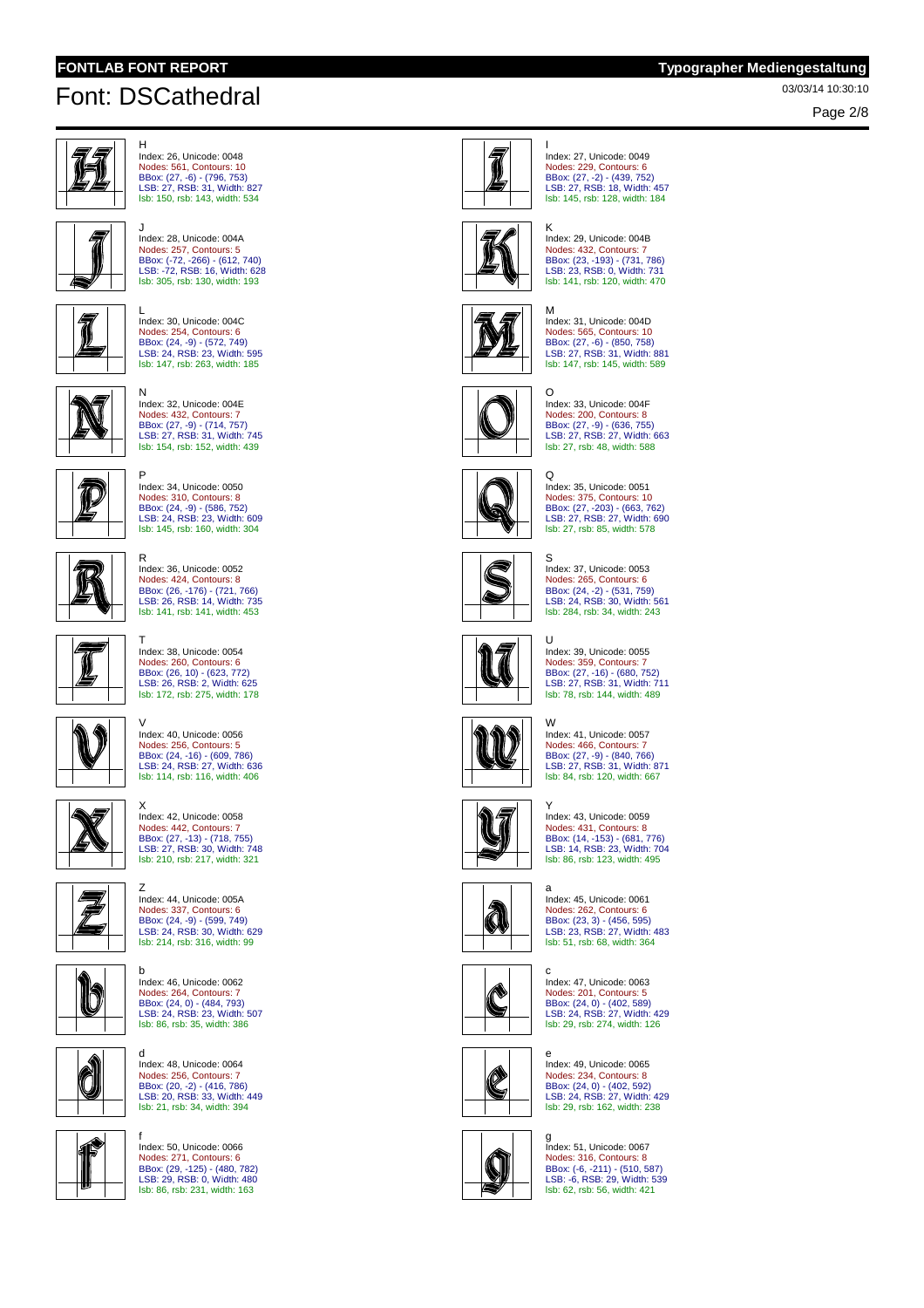Page 3/8



h Index: 52, Unicode: 0068 Nodes: 303, Contours: 6 BBox: (27, 0) - (534, 779) LSB: 27, RSB: 20, Width: 554 lsb: 82, rsb: 62, width: 410



j Index: 54, Unicode: 006A Nodes: 251, Contours: 8 BBox: (-189, -220) - (266, 756) LSB: -189, RSB: 20, Width: 286 lsb: 59, rsb: 57, width: 170



l Index: 56, Unicode: 006C Nodes: 171, Contours: 4 BBox: (19, 6) - (296, 790) LSB: 19, RSB: 24, Width: 320 lsb: 81, rsb: 72, width: 167



n Index: 58, Unicode: 006E Nodes: 275, Contours: 6 BBox: (27, 0) - (520, 588) LSB: 27, RSB: 28, Width: 548

lsb: 63, rsb: 70, width: 415



p Index: 60, Unicode: 0070 Nodes: 243, Contours: 7 BBox: (26, -223) - (473, 599) LSB: 26, RSB: 27, Width: 500 lsb: 63, rsb: 31, width: 406



r Index: 62, Unicode: 0072 Nodes: 226, Contours: 6 BBox: (27, -6) - (425, 582)<br>LSB: 27, RSB: 21, Width: 446<br><mark>Isb:</mark> 51, rsb: 222, width: 173



Û

t

DST

Nodes: 206, Contours: 4 BBox: (20, -2) - (354, 763) LSB: 20, RSB: 24, Width: 378 lsb: 74, rsb: 130, width: 174

Index: 64, Unicode: 0074





x Index: 68, Unicode: 0078 Nodes: 298, Contours: 6 BBox: (26, -10) - (487, 592) LSB: 26, RSB: 27, Width: 514 lsb: 127, rsb: 143, width: 244

Index: 70, Unicode:



Nodes: 166, Contours: 4 BBox: (20, -40) - (1430, 800) LSB: 20, RSB: 20, Width: 1450 lsb: 20, rsb: 20, width: 1410 cedilla



Index: 72, Unicode: 00B8 Nodes: 32, Contours: 4 BBox: (178, -304) - (337, 8) LSB: 178, RSB: 35, Width: 372

Agrave Index: 74, Unicode: 00C0 Nodes: 191, Contours: 10 BBox: (20, -7) - (779, 1000) LSB: 20, RSB: 27, Width: 806



lsb: 279, rsb: 131, width: 396 **Acircumfley** Index: 76, Unicode: 00C2 Nodes: 197, Contours: 10 BBox: (20, -7) - (779, 1003) LSB: 20, RSB: 27, Width: 806 lsb: 279, rsb: 131, width: 396



i Index: 53, Unicode: 0069 Nodes: 209, Contours: 7 BBox: (27, 4) - (265, 759) LSB: 27, RSB: 16, Width: 281 lsb: 58, rsb: 57, width: 166



k Index: 55, Unicode: 006B Nodes: 344, Contours: 6 BBox: (27, 0) - (575, 782) LSB: 27, RSB: 20, Width: 595 lsb: 84, rsb: 109, width: 402



m

Index: 57, Unicode: 006D Nodes: 439, Contours: 8 BBox: (31, -6) - (735, 582) LSB: 31, RSB: 30, Width: 765 lsb: 58, rsb: 71, width: 636



o Index: 59, Unicode: 006F Nodes: 178, Contours: 8 BBox: (27, -6) - (466, 592)<br>LSB: 27, RSB: 27, Width: 493<br><mark>Isb: 30, rsb: 30, width: 433</mark>



q Index: 61, Unicode: 0071 Nodes: 258, Contours: 7 BBox: (24, -232) - (473, 589) LSB: 24, RSB: 30, Width: 503 lsb: 29, rsb: 68, width: 406



s Index: 63, Unicode: 0073 Nodes: 262, Contours: 6 BBox: (24, -7) - (450, 585) LSB: 24, RSB: 30, Width: 480 lsb: 74, rsb: 48, width: 358



u Index: 65, Unicode: 0075 Nodes: 288, Contours: 6 BBox: (27, -6) - (517, 582) LSB: 27, RSB: 31, Width: 548 lsb: 68, rsb: 67, width: 413



w Index: 67, Unicode: 0077 Nodes: 375, Contours: 6 BBox: (27, -2) - (724, 589) LSB: 27, RSB: 28, Width: 752 lsb: 88, rsb: 55, width: 609



D

y Index: 69, Unicode: 0079 Nodes: 282, Contours: 6 BBox: (24, -217) - (463, 599) LSB: 24, RSB: 27, Width: 490 lsb: 73, rsb: 61, width: 356

Ydieresis Index: 71, Unicode: 0178 Nodes: 573, Contours: 14 BBox: (14, -153) - (681, 987) LSB: 14, RSB: 23, Width: 704 lsb: 86, rsb: 123, width: 495



sterling Index: 73, Unicode: 00A3 Nodes: 317, Contours: 6 BBox: (23, -4) - (541, 725) LSB: 23, RSB: 24, Width: 565 lsb: 158, rsb: 264, width: 143



Aacute Index: 75, Unicode: 00C1 Nodes: 191, Contours: 10 BBox: (20, -7) - (779, 1008) LSB: 20, RSB: 27, Width: 806 lsb: 279, rsb: 131, width: 396



Atilde Index: 77, Unicode: 00C3 Nodes: 210, Contours: 10 BBox: (20, -7) - (779, 941) LSB: 20, RSB: 27, Width: 806 lsb: 279, rsb: 131, width: 396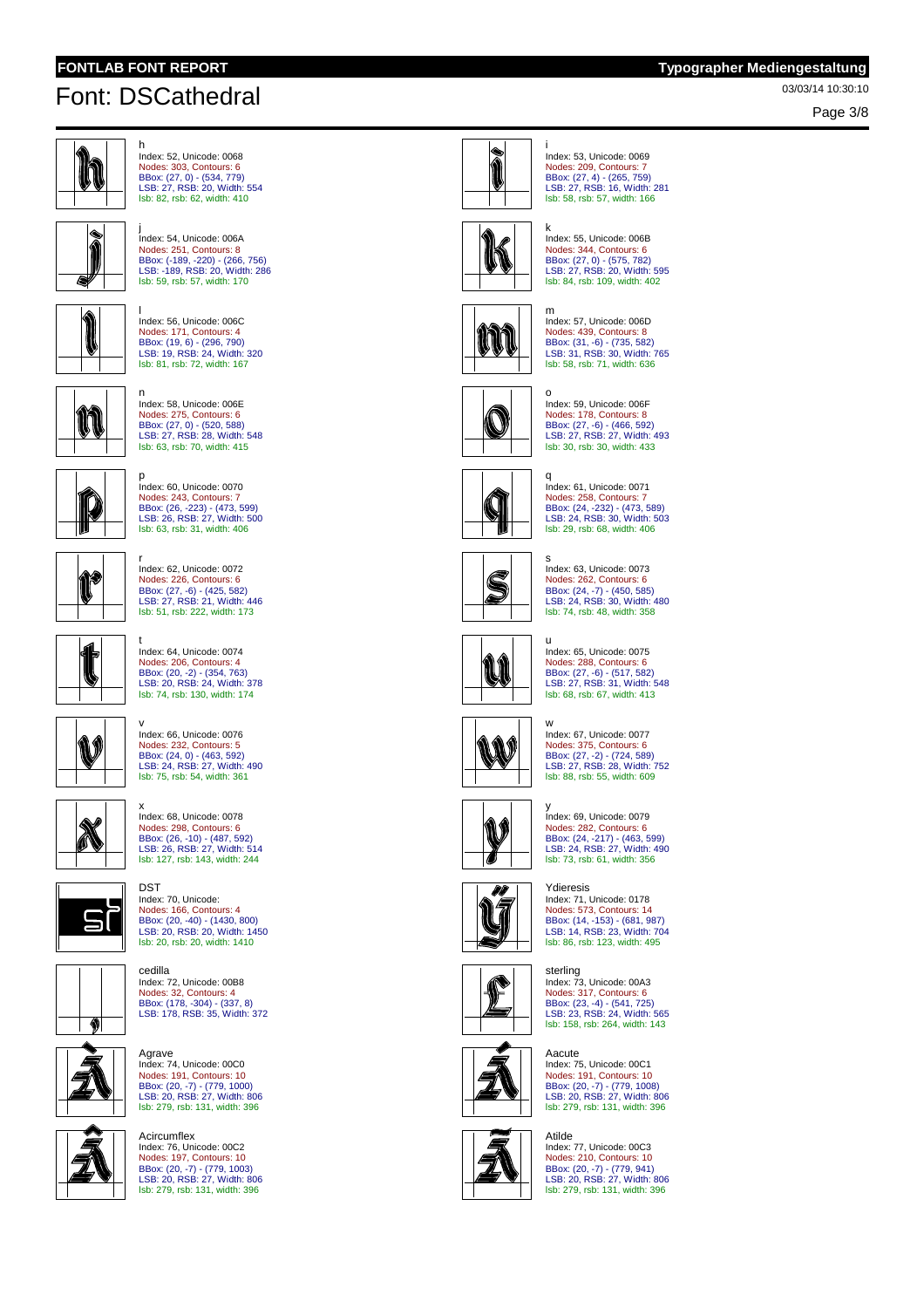AE

### **FONTLAB FONT REPORT Typographer Mediengestaltung**

03/03/14 10:30:11 Font: DSCathedral

Page 4/8



```
Adieresis
Index: 78, Unicode: 00C4
Nodes: 184, Contours: 13
BBox: (20, -6) - (779, 988)
LSB: 20, RSB: 27, Width: 806
lsb: 278, rsb: 132, width: 396
```


BBox: (26, -8) - (969, 755) LSB: 26, RSB: 31, Width: 1000 lsb: 182, rsb: 364, width: 454 Edieresis

Index: 80, Unicode: 00C6 Nodes: 289, Contours: 12



Index: 82, Unicode: 00CB Nodes: 190, Contours: 13 BBox: (24, -9) - (654, 987) LSB: 24, RSB: 30, Width: 684 lsb: 144, rsb: 357, width: 183



Eacute Index: 84, Unicode: 00C9 Nodes: 150, Contours: 10 BBox: (24, -9) - (654, 1005)<br>LSB: 24, RSB: 30, Width: 684<br><mark>Isb: 144, rsb: 357, width: 183</mark>



Igrave Index: 86, Unicode: 00CC Nodes: 107, Contours: 9 BBox: (27, -2) - (439, 1003) LSB: 27, RSB: 18, Width: 457 lsb: 145, rsb: 128, width: 184

Index: 88, Unicode: 00CE Nodes: 113, Contours: 9 BBox: (27, -2) - (453, 1004) LSB: 27, RSB: 4, Width: 457 lsb: 145, rsb: 128, width: 184

Icircumflex

**Oacute** 



Ntilde Index: 90, Unicode: 00D1 Nodes: 173, Contours: 10 BBox: (27, -9) - (714, 944) LSB: 27, RSB: 31, Width: 745 lsb: 154, rsb: 152, width: 439

Index: 92, Unicode: 00D3

Nodes: 60, Contours: 11 BBox: (27, -9) - (636, 1007) LSB: 27, RSB: 27, Width: 663 lsb: 27, rsb: 49, width: 587



Otilde Index: 94, Unicode: 00D5 Nodes: 79, Contours: 11 BBox: (27, -9) - (636, 944) LSB: 27, RSB: 27, Width: 663 lsb: 27, rsb: 49, width: 587





**Uacute** Index: 98, Unicode: 00DA Nodes: 136, Contours: 10 BBox: (27, -16) - (680, 1006) LSB: 27, RSB: 31, Width: 711 lsb: 79, rsb: 143, width: 489



germandbls Index: 102, Unicode: 00DF Nodes: 330, Contours: 9 BBox: (31, -64) - (491, 779) LSB: 31, RSB: 26, Width: 517 lsb: 37, rsb: 70, width: 410

Udieresis Index: 100, Unicode: 00DC Nodes: 176, Contours: 13 BBox: (27, -16) - (680, 986) LSB: 27, RSB: 31, Width: 711 lsb: 79, rsb: 143, width: 489



Aring Index: 79, Unicode: 00C5 Nodes: 209, Contours: 13 BBox: (20, -7) - (779, 1002) LSB: 20, RSB: 27, Width: 806 lsb: 279, rsb: 131, width: 396



## **Ccedilla**

Index: 81, Unicode: 00C7 Nodes: 95, Contours: 8 BBox: (24, -390) - (517, 745) LSB: 24, RSB: 27, Width: 544 lsb: 24, rsb: 361, width: 159



**E**grave Index: 83, Unicode: 00C8 Nodes: 150, Contours: 10 BBox: (24, -9) - (654, 1000)<br>LSB: 24, RSB: 30, Width: 684<br>Isb: 144, rsb: 357, width: 183

### **Ecircumflex** Index: 85, Unicode: 00CA Nodes: 156, Contours: 10

G



Iacute Index: 87, Unicode: 00CD Nodes: 107, Contours: 9 BBox: (27, -2) - (476, 1009) LSB: 27, RSB: -19, Width: 457 lsb: 145, rsb: 128, width: 184

BBox: (24, -9) - (654, 998)<br>LSB: 24, RSB: 30, Width: 684<br><mark>Isb: 144, rsb: 357, width: 183</mark>



Idieresis Index: 89, Unicode: 00CF Nodes: 95, Contours: 6 BBox: (27, -2) - (439, 752) LSB: 27, RSB: 18, Width: 457 lsb: 145, rsb: 128, width: 184



Index: 91, Unicode: 00D2 Nodes: 60, Contours: 11 BBox: (27, -9) - (636, 999) LSB: 27, RSB: 27, Width: 663 lsb: 27, rsb: 49, width: 587



**Ocircumflex** Index: 93, Unicode: 00D4 Nodes: 66, Contours: 11 BBox: (27, -9) - (636, 999) LSB: 27, RSB: 27, Width: 663 lsb: 27, rsb: 49, width: 587



Odieresis Index: 95, Unicode: 00D6 Nodes: 100, Contours: 14 BBox: (27, -9) - (636, 986)<br>LSB: 27, RSB: 27, Width: 663<br><mark>Isb: 27, rsb: 49, width: 587</mark>



Index: 97, Unicode: 00D9 Nodes: 136, Contours: 10 BBox: (27, -16) - (680, 1001) LSB: 27, RSB: 31, Width: 711 lsb: 79, rsb: 143, width: 489

#### **Ucircumflex**



Index: 99, Unicode: 00DB Nodes: 142, Contours: 10 BBox: (27, -16) - (680, 1000) LSB: 27, RSB: 31, Width: 711 lsb: 79, rsb: 143, width: 489



Yacute Index: 101, Unicode: 00DD Nodes: 162, Contours: 11 BBox: (14, -153) - (681, 1008) LSB: 14, RSB: 23, Width: 704 lsb: 86, rsb: 124, width: 494



agrave Index: 103, Unicode: 00E0 Nodes: 87, Contours: 9 BBox: (23, 3) - (456, 846) LSB: 23, RSB: 27, Width: 483 lsb: 52, rsb: 67, width: 364

**Ograve** 



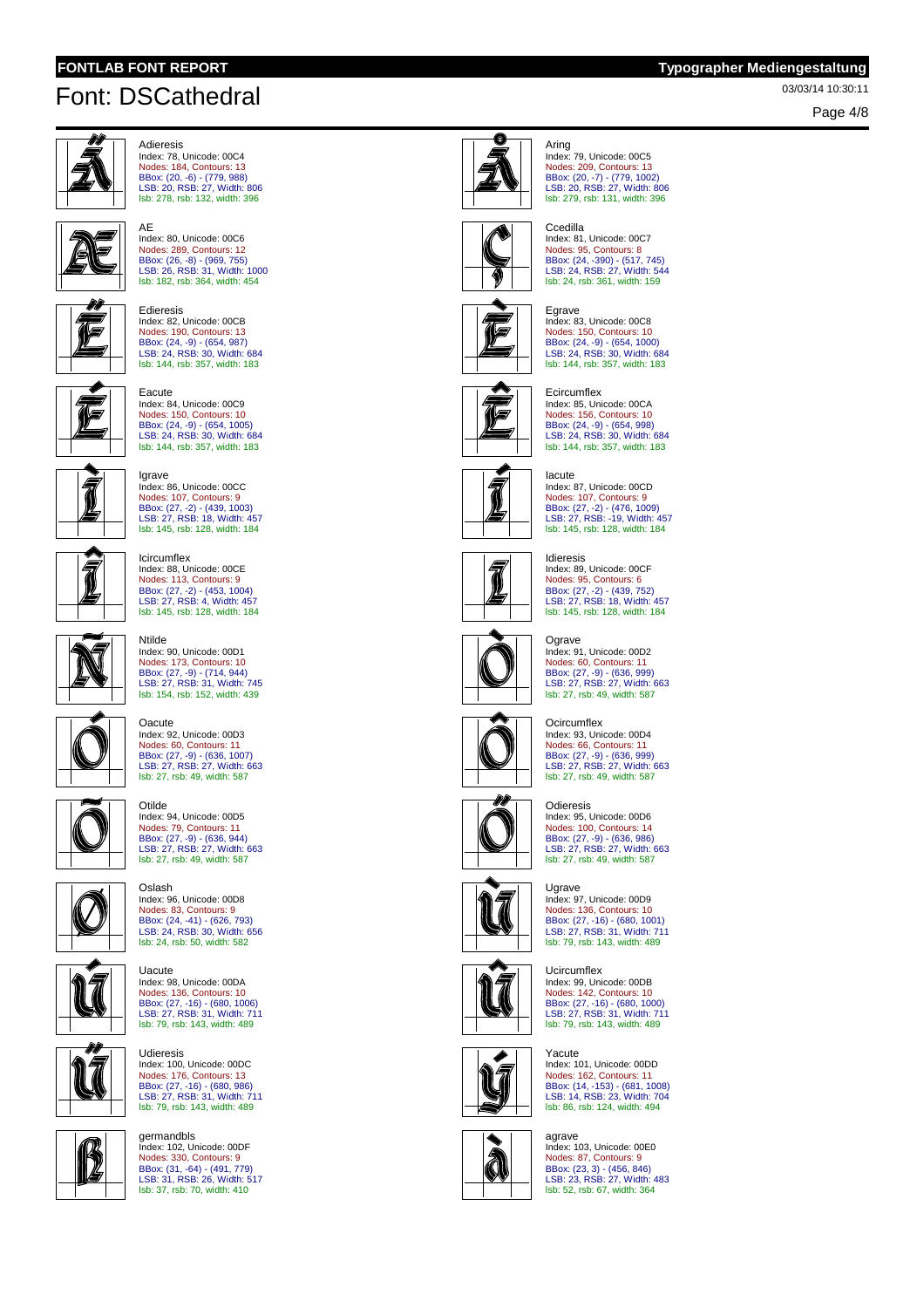atilde



aacute Index: 104, Unicode: 00E1 Nodes: 87, Contours: 9 BBox: (23, 3) - (456, 845) LSB: 23, RSB: 27, Width: 483 lsb: 52, rsb: 67, width: 364



**N** 

ae Index: 108, Unicode: 00E6 Nodes: 133, Contours: 9 BBox: (27, -14) - (626, 578) LSB: 27, RSB: 27, Width: 653 lsb: 66, rsb: 150, width: 437

lsb: 52, rsb: 67, width: 364



adieresis Index: 110, Unicode: 00E4 Nodes: 127, Contours: 12 BBox: (23, 3) - (456, 833) LSB: 23, RSB: 27, Width: 483 lsb: 52, rsb: 67, width: 364



Index: 112, Unicode: 00E9 Nodes: 86, Contours: 11 BBox: (24, 0) - (438, 843)<br>LSB: 24, RSB: -9, Width: 429<br><mark>Isb: 29, rsb: 163, width: 237</mark>

Index: 114, Unicode: 00EB Nodes: 126, Contours: 14

eacute

edieresis



BBox: (24, 0) - (418, 833)<br>LSB: 24, RSB: 11, Width: 429<br><mark>Isb: 29, rsb: 163, width: 237</mark> iacute Index: 116, Unicode: 00ED Nodes: 59, Contours: 7 BBox: (27, 4) - (297, 846) LSB: 27, RSB: -16, Width: 281 lsb: 58, rsb: 57, width: 166



Í

idieresis Index: 118, Unicode: 00EF Nodes: 99, Contours: 10 BBox: (12, 4) - (324, 833) LSB: 12, RSB: -43, Width: 281 lsb: 58, rsb: 57, width: 166

ograve Index: 120, Unicode: 00F2







Index: 124, Unicode: 00F6 Nodes: 98, Contours: 14 BBox: (27, -6) - (466, 833) LSB: 27, RSB: 27, Width: 493 lsb: 31, rsb: 30, width: 432



Dh Ô

lsb: 68, rsb: 67, width: 413 ucircumflex

ugrave Index: 126, Unicode: 00F9















aring Index: 107, Unicode: 00E5 Nodes: 105, Contours: 12 BBox: (23, 3) - (456, 832) LSB: 23, RSB: 27, Width: 483 lsb: 52, rsb: 67, width: 364



Index: 109, Unicode: 00E7 Nodes: 92, Contours: 8 BBox: (24, -304) - (402, 589) LSB: 24, RSB: 27, Width: 429



Nodes: 86, Contours: 11

**Q** 



igrave Index: 115, Unicode: 00EC Nodes: 59, Contours: 7 BBox: (-46, 4) - (262, 845) LSB: -46, RSB: 19, Width: 281 lsb: 58, rsb: 57, width: 166

#### icircumflex



Index: 117, Unicode: 00EE Nodes: 65, Contours: 7 BBox: (-27, 4) - (311, 845) LSB: -27, RSB: -30, Width: 281 lsb: 58, rsb: 57, width: 166



Index: 119, Unicode: 00F1 Nodes: 119, Contours: 9 BBox: (27, 0) - (520, 809) LSB: 27, RSB: 28, Width: 548 lsb: 62, rsb: 70, width: 416



oacute Index: 121, Unicode: 00F3 Nodes: 58, Contours: 11 BBox: (27, -6) - (466, 843) LSB: 27, RSB: 27, Width: 493 lsb: 31, rsb: 30, width: 432



Index: 123, Unicode: 00F5 Nodes: 77, Contours: 11 BBox: (27, -6) - (466, 808) LSB: 27, RSB: 27, Width: 493 lsb: 31, rsb: 30, width: 432



oslash Index: 125, Unicode: 00F8 Nodes: 84, Contours: 9 BBox: (27, -31) - (466, 619) LSB: 27, RSB: 27, Width: 493 lsb: 30, rsb: 30, width: 433



uacute Index: 127, Unicode: 00FA Nodes: 102, Contours: 9 BBox: (27, -6) - (517, 843) LSB: 27, RSB: 31, Width: 548 lsb: 68, rsb: 67, width: 413



udieresis Index: 129, Unicode: 00FC Nodes: 142, Contours: 12 BBox: (27, -6) - (517, 833) LSB: 27, RSB: 31, Width: 548 lsb: 68, rsb: 67, width: 413

Page 5/8

### acircumflex

Index: 105, Unicode: 00E2 Nodes: 93, Contours: 9 BBox: (23, 3) - (456, 847) LSB: 23, RSB: 27, Width: 483 lsb: 52, rsb: 67, width: 364



Ã

# ccedilla

lsb: 29, rsb: 273, width: 127



egrave Index: 111, Unicode: 00E8 BBox: (24, 0) - (402, 846)<br>LSB: 24, RSB: 27, Width: 429<br><mark>Isb: 29, rsb: 163, width: 237</mark>

### ecircumflex

Index: 113, Unicode: 00EA Nodes: 92, Contours: 11 BBox: (24, 0) - (402, 847) LSB: 24, RSB: 27, Width: 429 lsb: 29, rsb: 163, width: 237





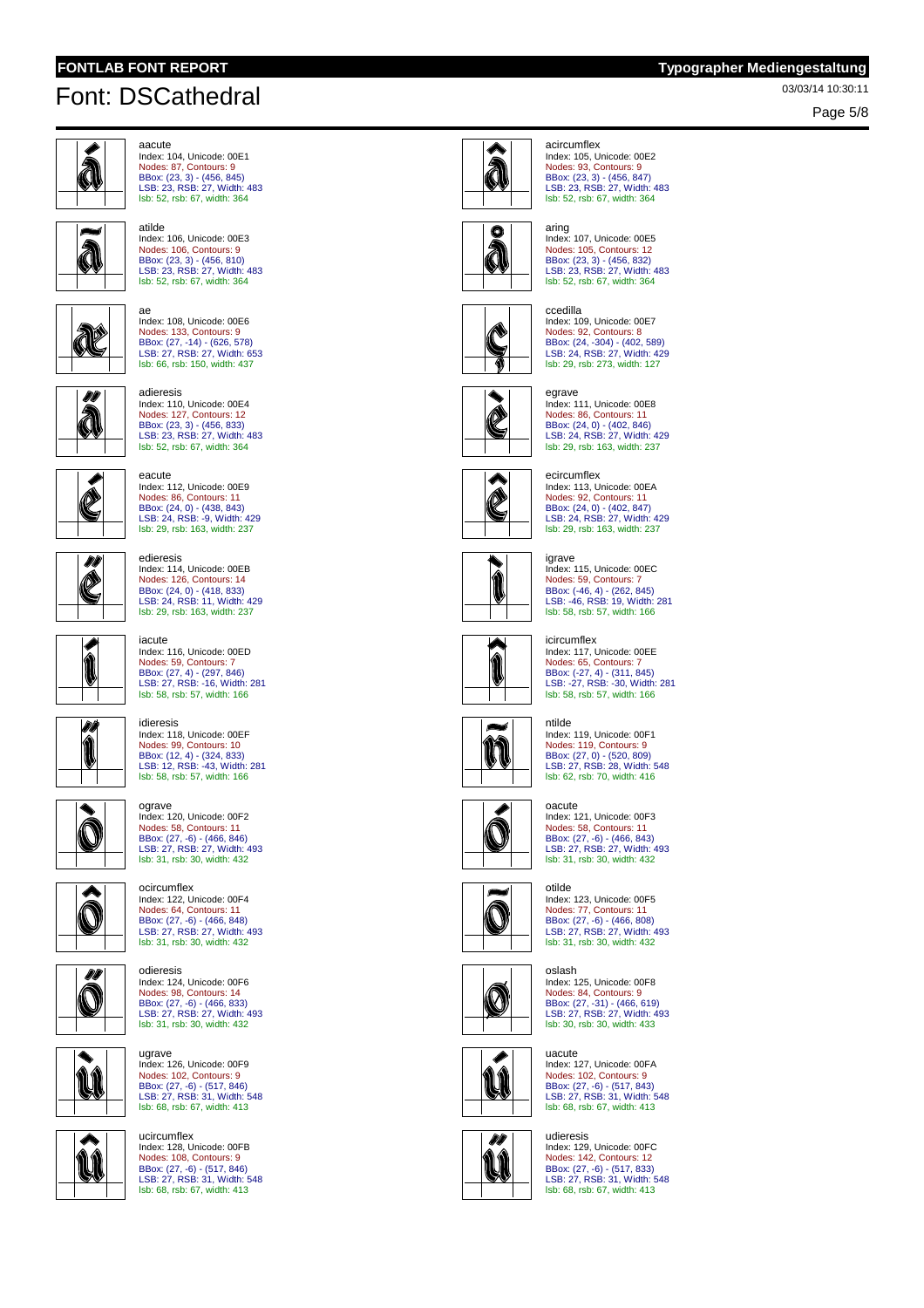questiondown



ydieresis Index: 130, Unicode: 00FF Nodes: 423, Contours: 12 BBox: (24, -217) - (463, 833) LSB: 24, RSB: 27, Width: 490 lsb: 73, rsb: 61, width: 356

Index: 132, Unicode: 00BF Nodes: 209, Contours: 8 BBox: (23, -2) - (398, 757) LSB: 23, RSB: 27, Width: 425 lsb: 237, rsb: 47, width: 141



space Index: 134, Unicode: 0020 Nodes: 0, Contours: 0 Width: 377



quoteleft Index: 136, Unicode: 2018 Nodes: 46, Contours: 5 BBox: (9, 445) - (237, 702) LSB: 9, RSB: -23, Width: 214



quotedblleft Index: 138, Unicode: 201C Nodes: 89, Contours: 9 BBox: (10, 445) - (407, 702) LSB: 10, RSB: -22, Width: 385

Index: 140, Unicode: 201A Nodes: 46, Contours: 5 BBox: (3, -143) - (231, 112) LSB: 3, RSB: 125, Width: 356

quotesinglbase



M

quotedbl Index: 142, Unicode: 0022 Nodes: 97, Contours: 9 BBox: (33, 441) - (375, 707) LSB: 33, RSB: -20, Width: 355

Index: 144, Unicode: 0131



Nodes: 47, Contours: 4 BBox: (27, 4) - (262, 592) LSB: 27, RSB: 19, Width: 281 lsb: 58, rsb: 57, width: 166 fl Index: 146, Unicode: FB02

dotlessi



Ż

Nodes: 236, Contours: 10 BBox: (-35, -216) - (863, 790) LSB: -35, RSB: 25, Width: 888 lsb: 217, rsb: 73, width: 598 lslash



zcaron Index: 150, Unicode: 017E Nodes: 153, Contours: 7 BBox: (24, -12) - (504, 837) LSB: 24, RSB: 27, Width: 531 lsb: 137, rsb: 117, width: 277



Nodes: 103, Contours: 7 BBox: (24, -3) - (531, 986) LSB: 24, RSB: 30, Width: 561 lsb: 284, rsb: 34, width: 243 scaron Index: 154, Unicode: 0161

Scaron Index: 152, Unicode: 0160



Nodes: 100, Contours: 7 BBox: (24, -8) - (452, 838) LSB: 24, RSB: 28, Width: 480 lsb: 76, rsb: 48, width: 356



yacute Index: 131, Unicode: 00FD Nodes: 86, Contours: 9 BBox: (24, -217) - (463, 847) LSB: 24, RSB: 27, Width: 490 lsb: 73, rsb: 60, width: 357



exclamdown Index: 133, Unicode: 00A1 Nodes: 182, Contours: 8 BBox: (15, -2) - (330, 760) LSB: 15, RSB: 27, Width: 357 lsb: 153, rsb: 55, width: 149



z Index: 135, Unicode: 007A Nodes: 147, Contours: 6 BBox: (24, -12) - (504, 596) LSB: 24, RSB: 27, Width: 531 lsb: 137, rsb: 117, width: 277





DÛ

DJ.



quotesingle Index: 143, Unicode: 0027 Nodes: 25, Contours: 3 BBox: (11, 517) - (239, 772) LSB: 11, RSB: 13, Width: 252



fi Index: 145, Unicode: FB01 Nodes: 266, Contours: 13 BBox: (-35, -216) - (815, 777) LSB: -35, RSB: 19, Width: 834 lsb: 217, rsb: 60, width: 557



Lslash Index: 147, Unicode: 0141 Nodes: 138, Contours: 5 BBox: (24, -9) - (572, 749) LSB: 24, RSB: 23, Width: 595 lsb: 63, rsb: 264, width: 268

Zcaron Index: 149, Unicode: 017D Nodes: 190, Contours: 7 BBox: (24, -10) - (599, 986) LSB: 24, RSB: 30, Width: 629 lsb: 214, rsb: 315, width: 100



OE Index: 151, Unicode: 0152 Nodes: 191, Contours: 14 BBox: (27, -9) - (1177, 755) LSB: 27, RSB: 23, Width: 1200 lsb: 27, rsb: 350, width: 823



oe Index: 153, Unicode: 0153 Nodes: 166, Contours: 14 BBox: (27, -6) - (838, 592) LSB: 27, RSB: 26, Width: 864 lsb: 31, rsb: 163, width: 670



period Index: 155, Unicode: 002E Nodes: 71, Contours: 3 BBox: (-13, -104) - (215, 150) LSB: -13, RSB: 64, Width: 279

Index: 137, Unicode: 2019 Nodes: 46, Contours: 5 BBox: (9, 445) - (237, 702) LSB: 9, RSB: -23, Width: 214

quoteright



Index: 139, Unicode: 201D Nodes: 89, Contours: 9 BBox: (10, 445) - (407, 702) LSB: 10, RSB: -22, Width: 385



quotedblbase Index: 141, Unicode: 201E Nodes: 89, Contours: 9 BBox: (4, -143) - (401, 112) LSB: 4, RSB: -20, Width: 381





**FONTLAB FONT REPORT Typographer Mediengestaltung**

Page 6/8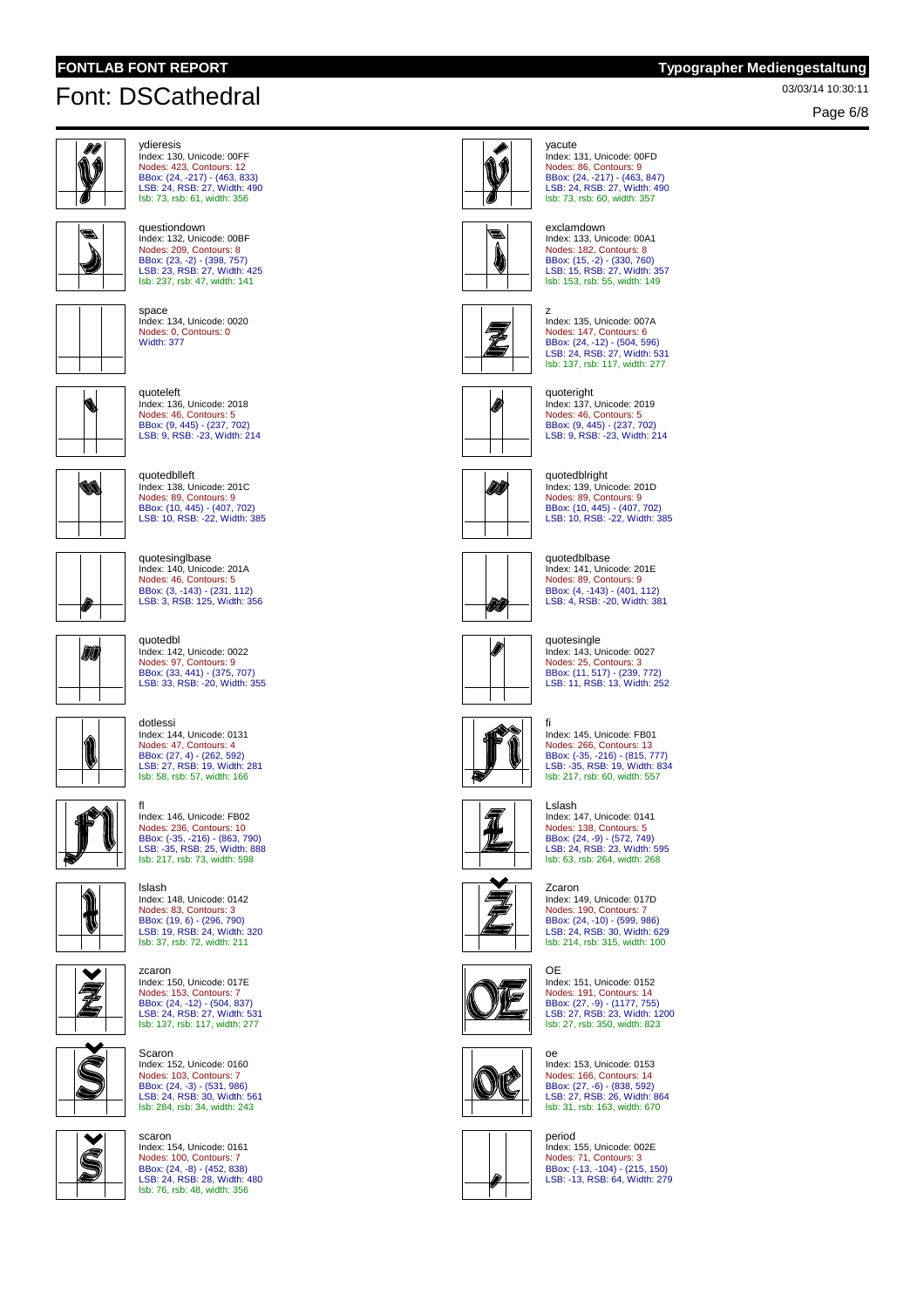Page 7/8



comma Index: 156, Unicode: 002C Nodes: 90, Contours: 4 BBox: (20, -220) - (218, 170) LSB: 20, RSB: 71, Width: 289



Index: 158, Unicode: 005B Nodes: 30, Contours: 3 BBox: (63, -312) - (244, 745) LSB: 63, RSB: 10, Width: 254 lsb: 63, rsb: 47, width: 144



asciitilde

bracketleft



BBox: (43, -312) - (224, 745) LSB: 43, RSB: 30, Width: 254 lsb: 79, rsb: 30, width: 145 underscore Index: 162, Unicode: 005F



Index: 166, Unicode: 007E Nodes: 50, Contours: 3 BBox: (34, 194) - (619, 389) LSB: 34, RSB: 5, Width: 624 lsb: 67, rsb: 20, width: 537

Index: 164, Unicode: 007C Nodes: 4, Contours: 1 BBox: (191, -300) - (308, 667) LSB: 191, RSB: 192, Width: 500 lsb: 191, rsb: 192, width: 117



# breve Index: 168, Unicode: 02D8 Nodes: 21, Contours: 3 BBox: (68, 530) - (399, 721) LSB: 68, RSB: 46, Width: 445



Index: 170, Unicode: 02DA Nodes: 30, Contours: 6 BBox: (103, 524) - (325, 746) LSB: 103, RSB: 99, Width: 424









asterisk Index: 176, Unicode: 002A Nodes: 124, Contours: 1 BBox: (56, 474) - (436, 882) LSB: 56, RSB: 57, Width: 493

Index: 178, Unicode: 002D Nodes: 4, Contours: 1 BBox: (0, 292) - (270, 403) LSB: 0, RSB: 0, Width: 270 lsb: 2, rsb: 19, width: 249

hyphen



less Index: 180, Unicode: 003C

Nodes: 21, Contours: 3 BBox: (30, 50) - (464, 605) LSB: 30, RSB: -6, Width: 458 lsb: 30, rsb: 196, width: 232







### Index: 159, Unicode: 005C Nodes: 4, Contours: 1 BBox: (31, -324) - (457, 718) LSB: 31, RSB: 43, Width: 500 lsb: 157, rsb: 232, width: 111



asciicircum Index: 161, Unicode: 005E Nodes: 21, Contours: 3 BBox: (-3, 302) - (501, 630) LSB: -3, RSB: -39, Width: 462



braceleft



# Index: 167, Unicode: 2044 Nodes: 4, Contours: 1 BBox: (-156, 0) - (293, 667) LSB: -156, RSB: -160, Width: 133 lsb: 10, rsb: 44, width: 79



Index: 169, Unicode: 02D9 Nodes: 5, Contours: 1 BBox: (155, 647) - (345, 836) LSB: 155, RSB: 155, Width: 500



Index: 171, Unicode: 02DD Nodes: 24, Contours: 6 BBox: (43, 532) - (450, 787) LSB: 43, RSB: 4, Width: 454



Index: 173, Unicode: 02C7 Nodes: 18, Contours: 3 BBox: (44, 524) - (382, 745) LSB: 44, RSB: 63, Width: 445





Nodes: 12, Contours: 1 BBox: (33, 127) - (467, 550) LSB: 33, RSB: 33, Width: 500 lsb: 33, rsb: 33, width: 434



slash Index: 179, Unicode: 002F Nodes: 4, Contours: 1 BBox: (-6, -96) - (510, 763) LSB: -6, RSB: -7, Width: 503 lsb: 196, rsb: 229, width: 78



equal Index: 181, Unicode: 003D Nodes: 24, Contours: 6 BBox: (30, 173) - (464, 456) LSB: 30, RSB: -6, Width: 458 lsb: 30, rsb: -6, width: 434





Index: 163, Unicode: 007B Nodes: 71, Contours: 3 BBox: (17, -303) - (288, 745) LSB: 17, RSB: -18, Width: 270 lsb: 48, rsb: 70, width: 152



Index: 165, Unicode: 007D Nodes: 67, Contours: 3 BBox: (17, -303) - (288, 745) LSB: 17, RSB: -18, Width: 270 lsb: 105, rsb: 19, width: 146



fraction

dotaccent



hungarumlaut









### percent Index: 175, Unicode: